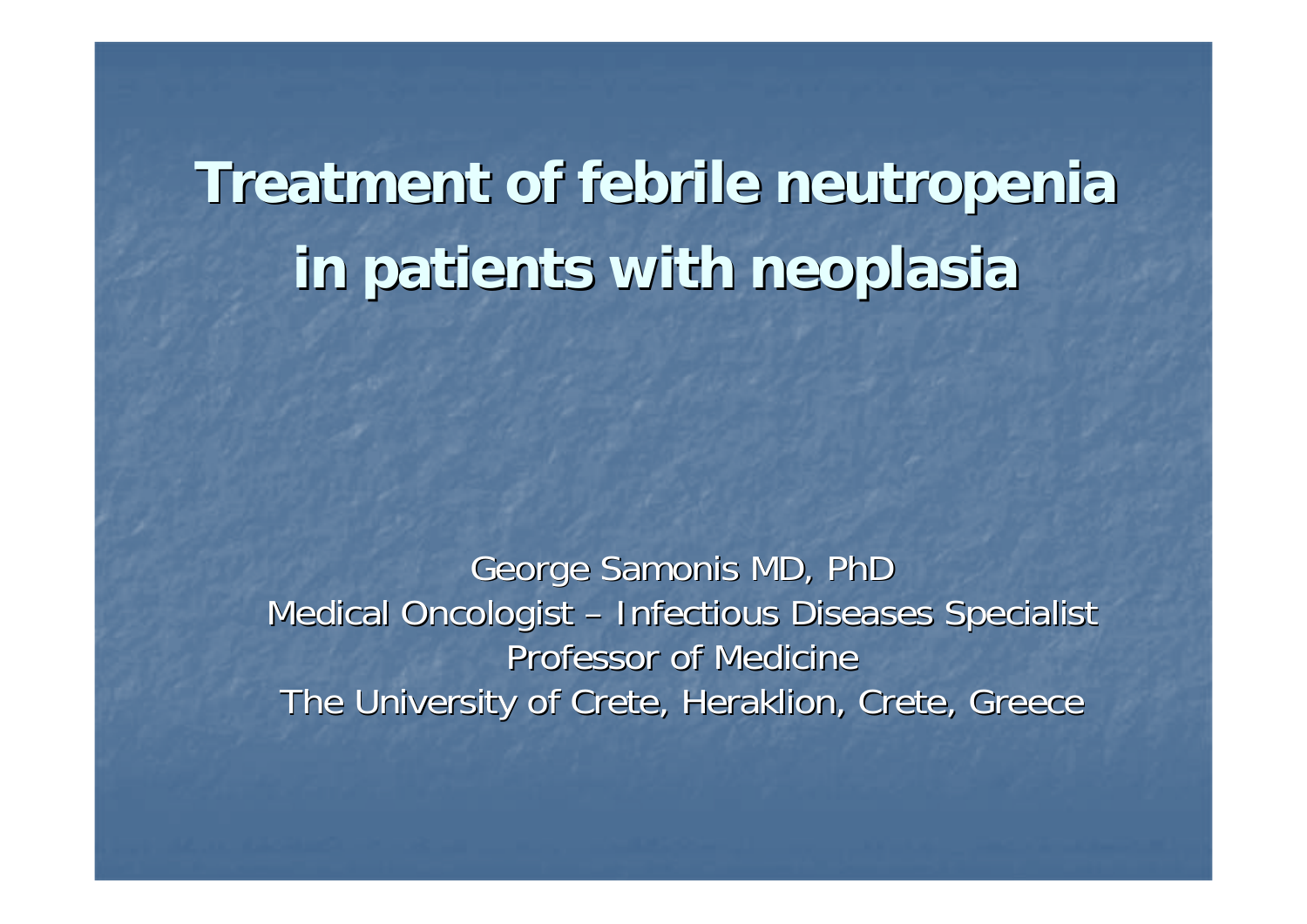### **Definition of febrile neutropenia Definition of febrile neutropenia**

■ <u>Definition of fever</u>: A single oral T≥38.3°C or T≥38°C for at least 1 hour

Π ■ <u>Definition of neutropenia</u>: ANC<500/µl or ANC <1,000 with predicted decline to <500/ <1,000 with predicted decline to <500/ μl within the l within the next 24 to 48 hours

 $\blacksquare$  Both needs to be present for an episode to be characterized as febrile neutropenia (F+N) characterized as febrile neutropenia (F+N)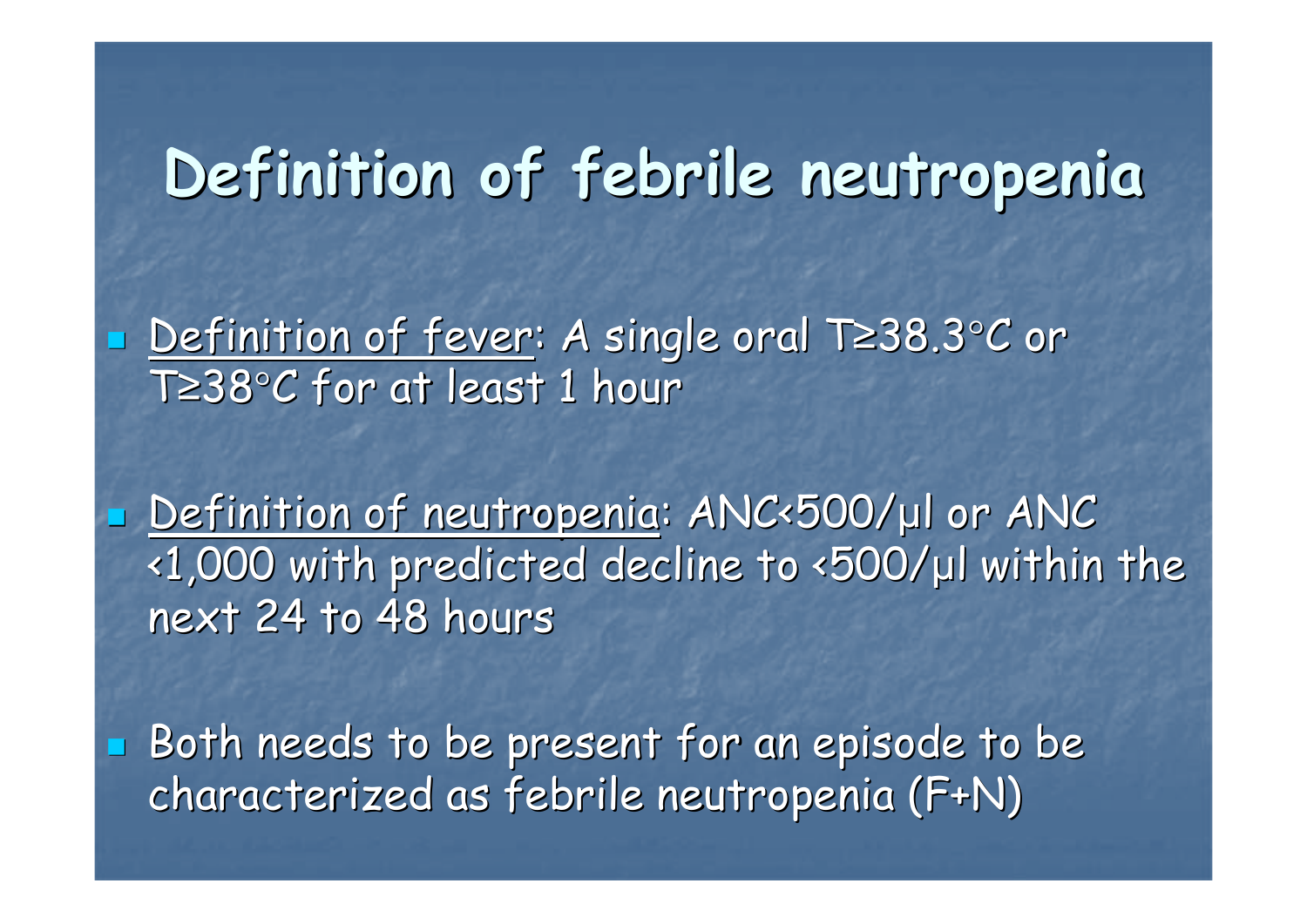## **Introductory comments on F+N Introductory comments on F+N**

 $\blacksquare$  WHO grades neutropenia based only on the ANC

 $\blacksquare$  However, the risk of infection also correlates with the duration of neutropenia

**ANC<100/µl for 3 weeks is associated with 100%** risk of infection

**Additional risk factors should be considered** (mucositis, poor oral hygiene, surgical wounds, use of corticosteroids, immunosuppressants, etc)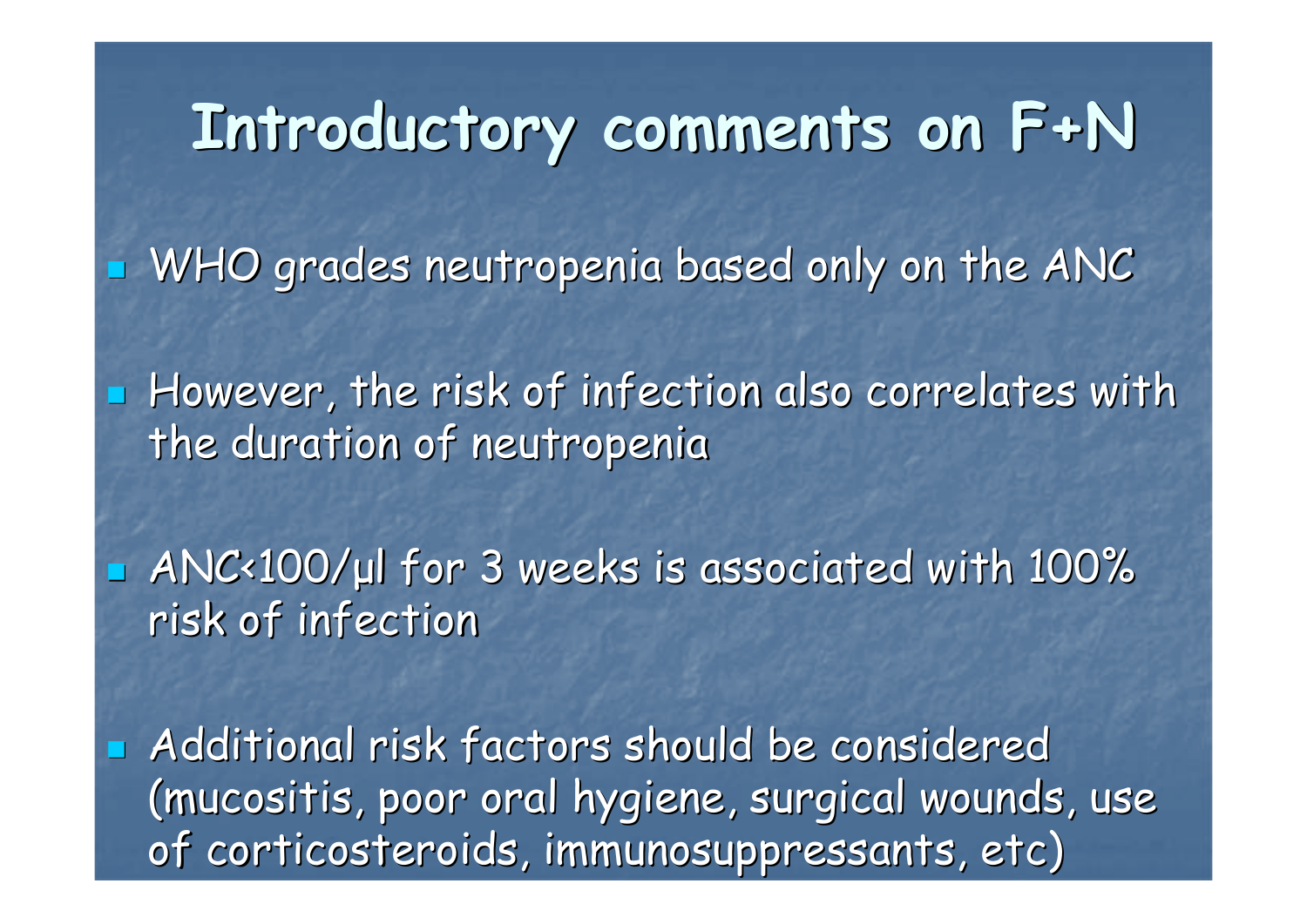## **Common sites of infection in Common sites of infection in patients with cancer and F+N patients with cancer and F+N**

- $\mathbb{R}^2$ Bloodstream infections (BSIs), catheter insertion site infections infections
- $\mathbb{R}^2$  $\blacksquare$  Pneumonia, upper respiratory tract infections
- $\blacksquare$  Skin and soft tissue infections
- $\mathbb{R}^2$  $\Box$  Gut infections (enterocolitis, perirectal abscesses)
- $\mathbb{R}^2$ Urinary tract infections (UTIs)
- $\mathbb{R}^2$  $\blacksquare$  Surgical wound infections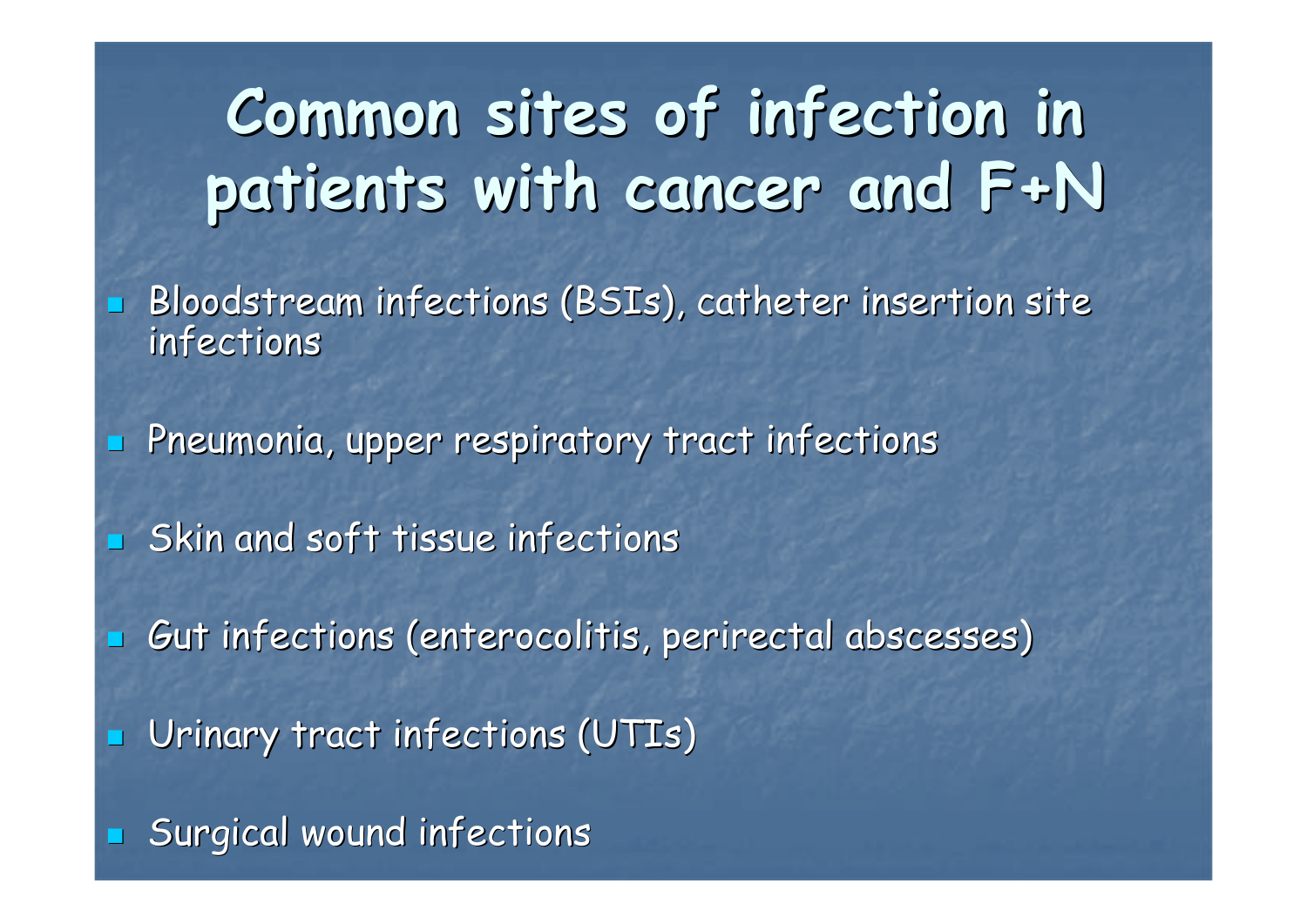#### **Microbiology of F+N in cancer Microbiology of F+N in cancer patients patients -I**

 $\mathbb{R}^2$ Most bloodstream infections are due to Gram positive<br>organisms from the patient's skin flora

 $\mathbb{R}^2$ 

 $\mathbb{R}^2$ 

 $\mathbb{R}^2$ Most gut infections are due to Gram negative, anaerobic and Gram negative, anaerobic and mixed pathogens

Lung infections are usually hospital Lung infections are usually hospital -acquired or health acquired or health -care associated and due to Gram negative pathogens associated and due to Gram negative pathogens

**Fungal infections common in patients with hematological malignancies and prolonged F+N**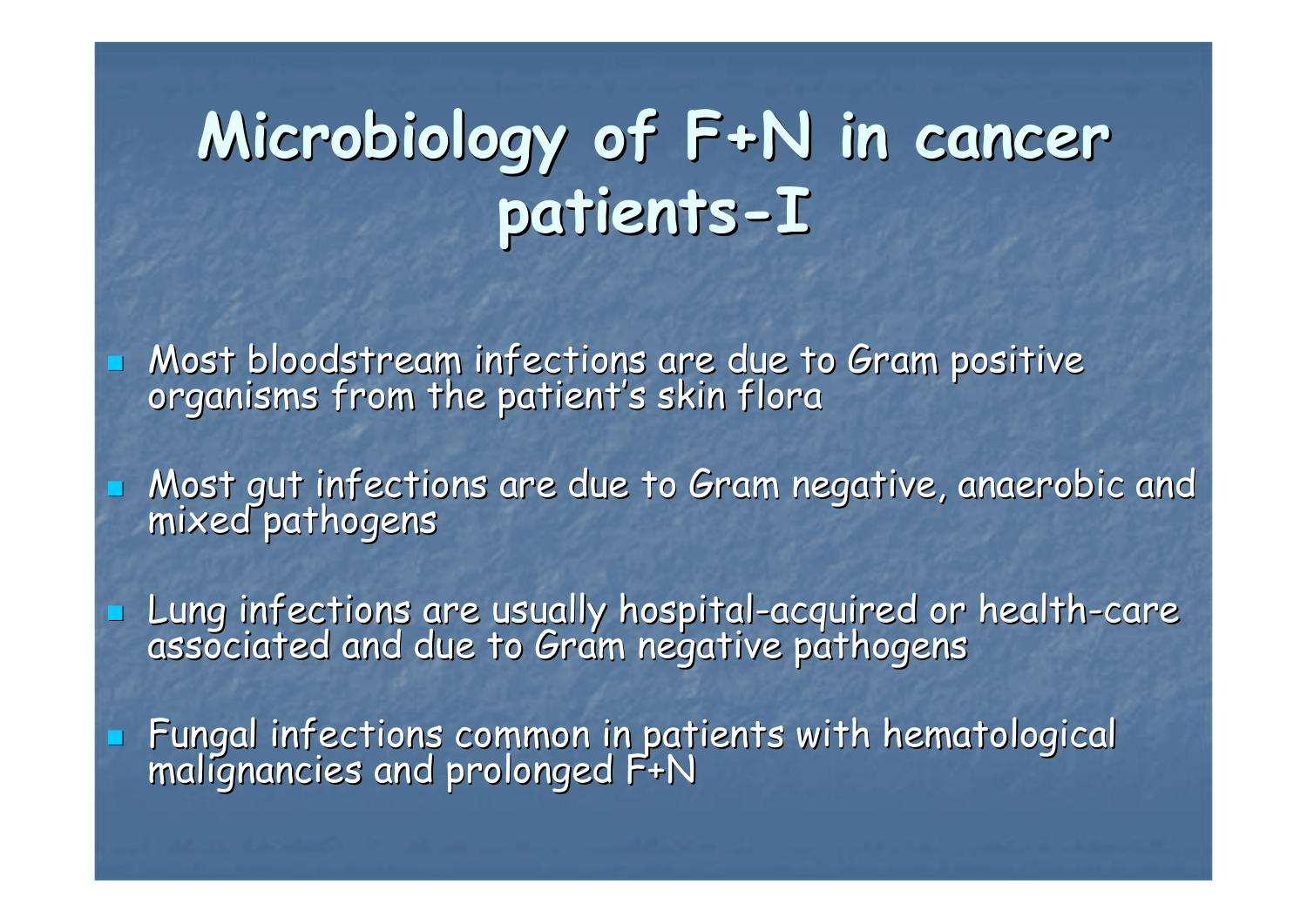# **Microbiology of F+N in cancer Microbiology of F+N in cancer patients patients -II**

In >50% of cancer patients with F+N, no source of infection<br>can be identified

• Most of these patients respond to empirical antibiotic therapy and likely have an infection that can not be<br>identified with the usual microbiological and imaging studies

Significant institutional differences in patterns of Significant institutional differences in patterns of infection, microbiology and resistance infection, microbiology and resistance

 $\mathbb{R}^2$ 

 $\mathbb{R}^2$ 

 $\mathbb{R}^2$ Resistance is on the rise for both Gram positive and Gram negative pathogens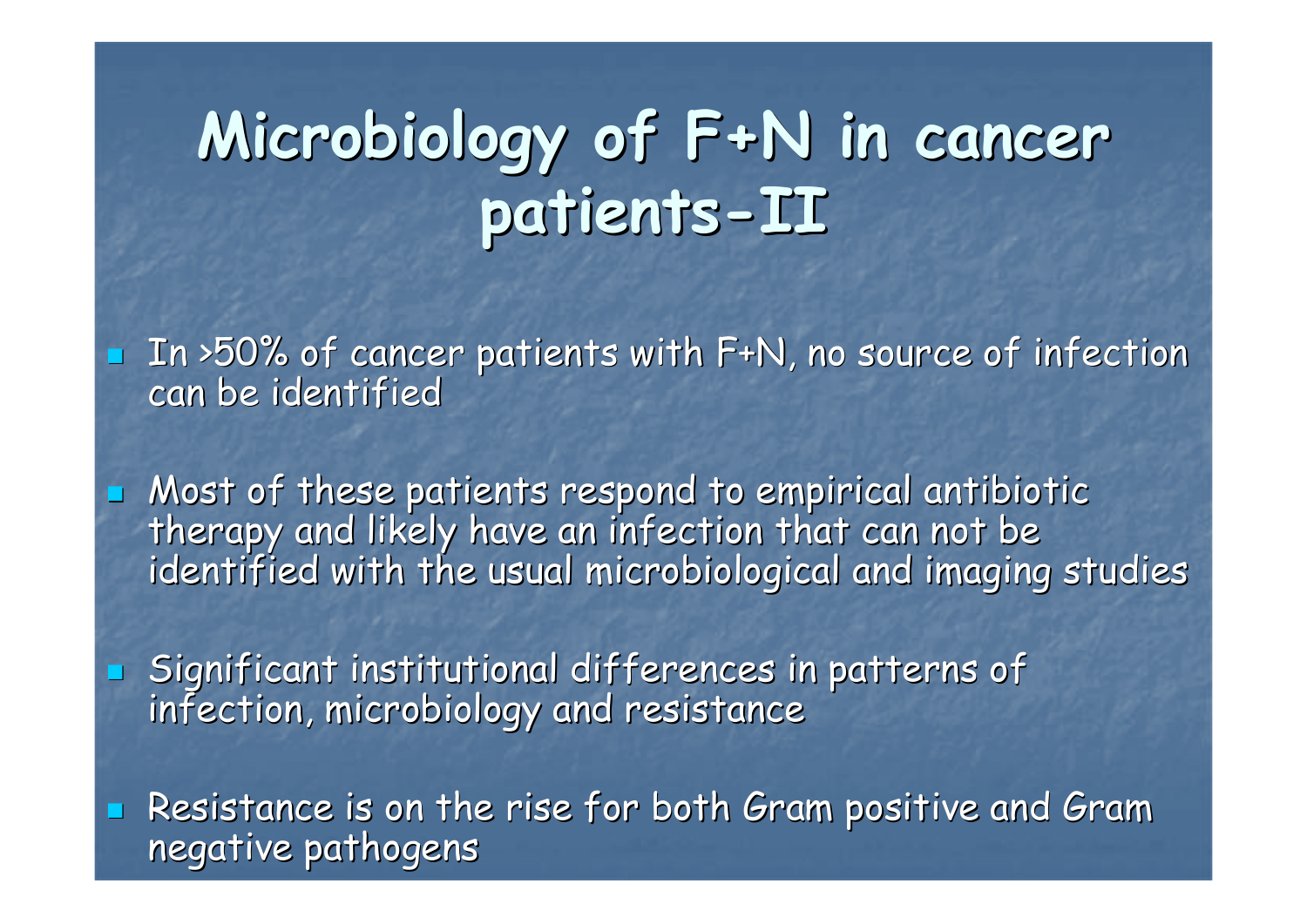### **Treatment of febrile neutropenia Treatment of febrile neutropenia**

 $\blacksquare$  For many years combinations of  $\beta$ -lactam antibiotics and aminoglycosides are considered standard therapy for febrile neutropenia

 $\mathbb{R}^2$ 

 $\mathbb{R}^2$  $\blacksquare$  Among β-lactam antibiotics, ceftazidime has been extensively used, because of its efficacy and favorable toxicity profile, which allows administration in the presence of mild or moderate renal dysfunction and in patients who receive nephrotoxic drugs

 $\mathbb{R}^2$ Fluoroquinolones have been successfully evaluated as monotherapy or combination therapy in febrile neutropenic patients, but experience is much less compared to the "gold standard" combination of ceftazidime plus amikacin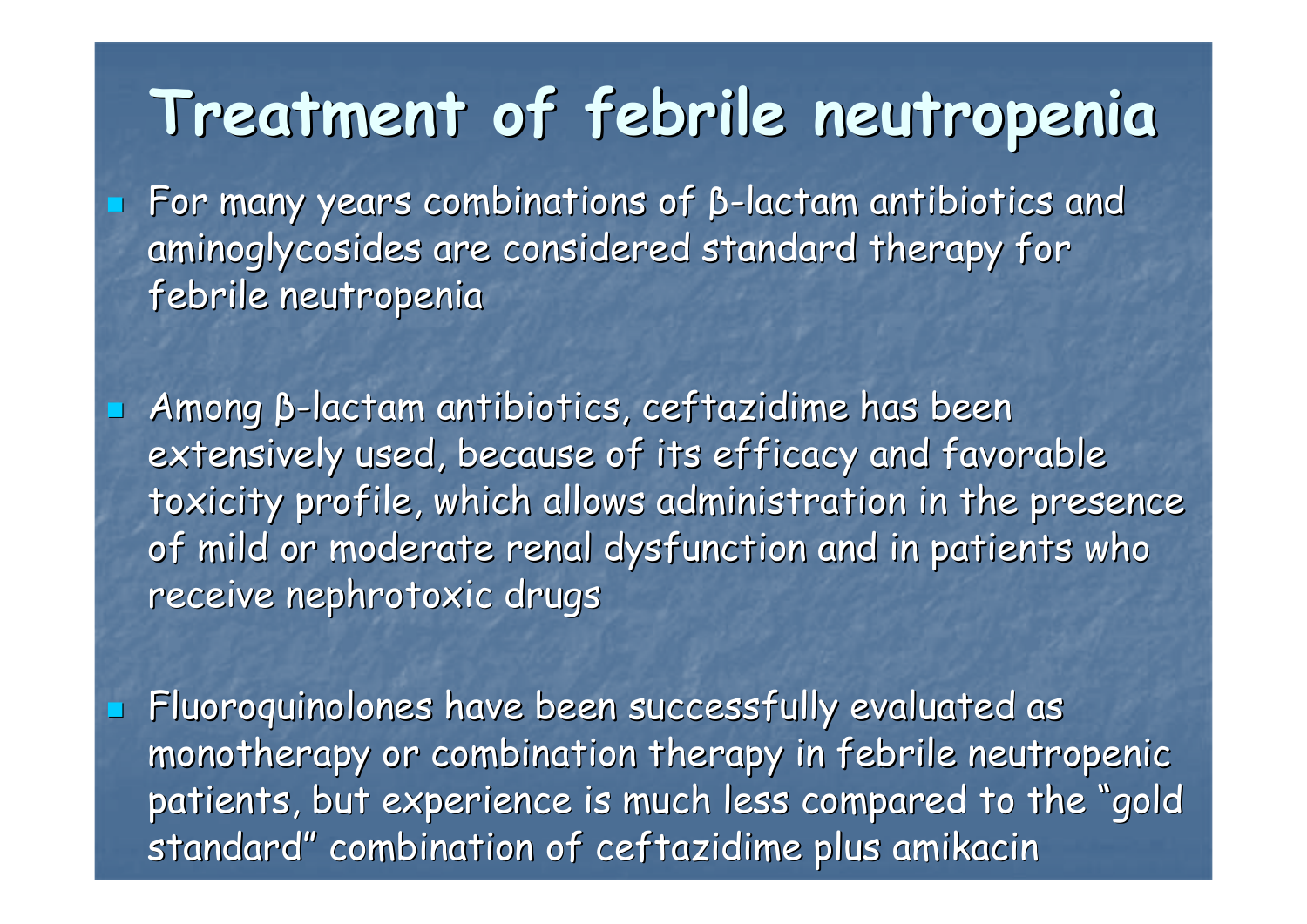## **Prospective matched case control Prospective matched case control study of patients with cancer and study of patients with cancer and F+N**

 $\blacksquare$  Comparison of the "gold standard" antibiotic combination ceftazidime (2 g IV every 8 hours) plus amikacin (15 mg/kg IV once daily) (arm A-controls) with the combination ceftazidime plus levofloxacin (500mg IV every 12 hours) (arm B-study group) in adults with solid tumors or  $\,$ hematological malignancies including MDS and febrile neutropenia neutropenia Patients on both arms enrolled over 36 months (arm A was not a historical control)

 $\blacksquare$  Filgrastim use (5 $\upmu$ g/kg SC) allowed at investigator's discretion

 $\mathbb{R}^2$ 

 $\mathbb{R}^2$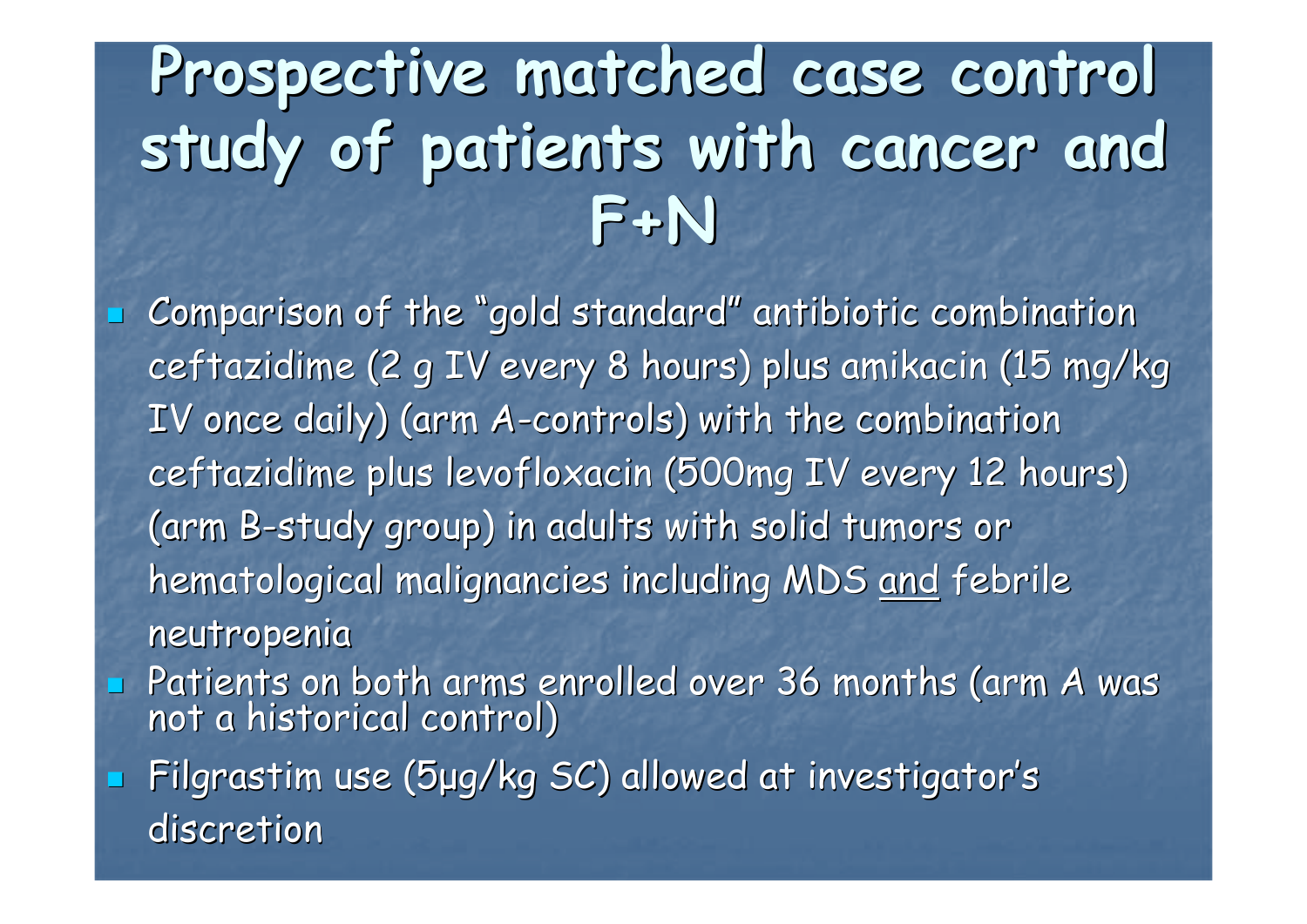## **Ceftazidime antimicrobial spectrum Ceftazidime antimicrobial spectrum**

 $\blacksquare$  E. coli, Proteus spp., Klebsiella spp., Enterobacter spp., *Serratia, Citrobacter, Neisseria, H.* influenzae, P. aeruginosa

 $\blacksquare$  Less active against most Gram positive organisms compared to first-generation cephalosporins

**E Inactive against enterococci, Listeria, MRSA**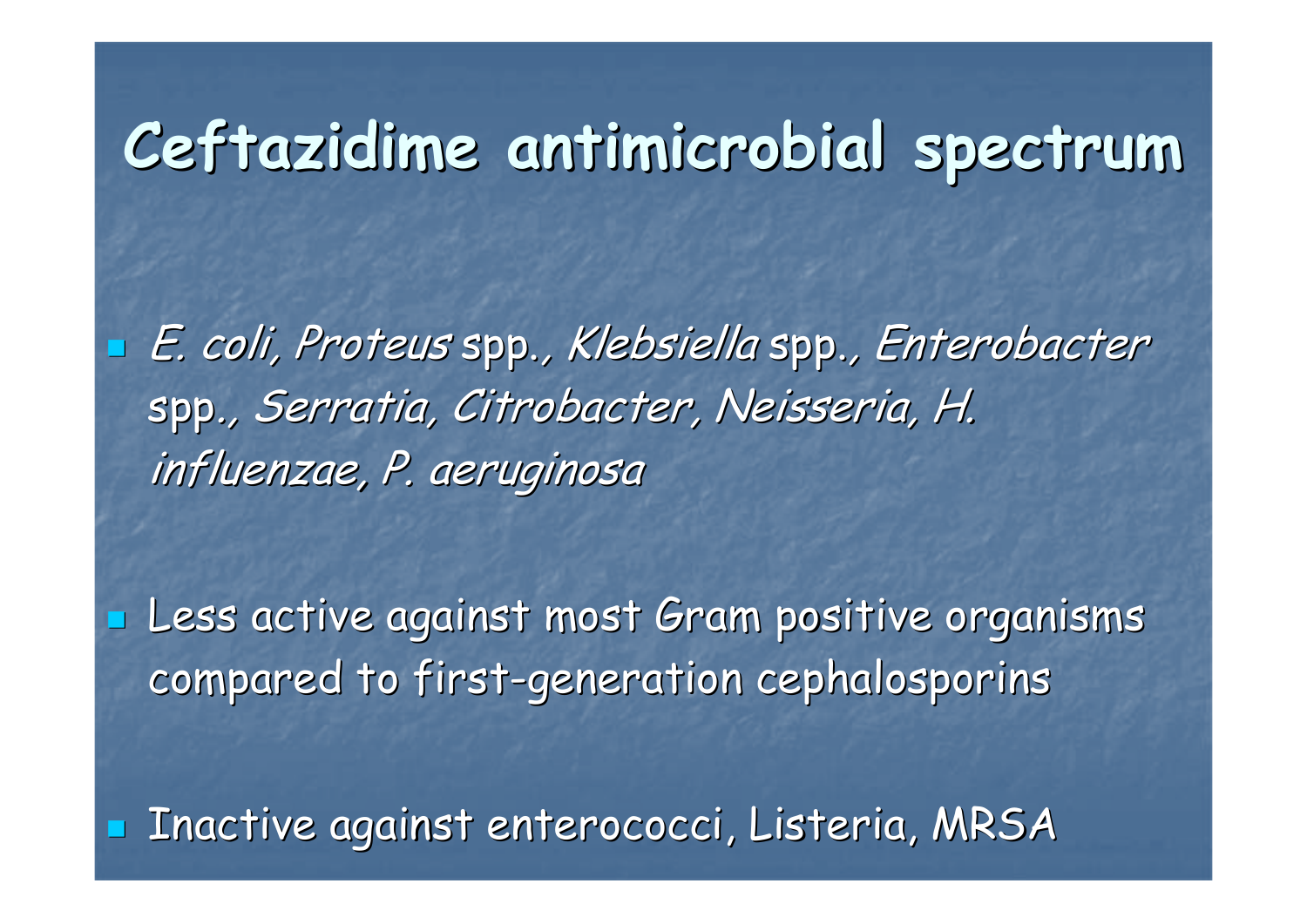### **Amikacin antimicrobial spectrum Amikacin antimicrobial spectrum**

 $\blacksquare$  Gram-negative bacteria (*E. coli, Proteus, Klebsiella,* Pseudomonas) etc.

 $\blacksquare$  Active against some staphylococcus strains (S. epidermidis and S. aureus)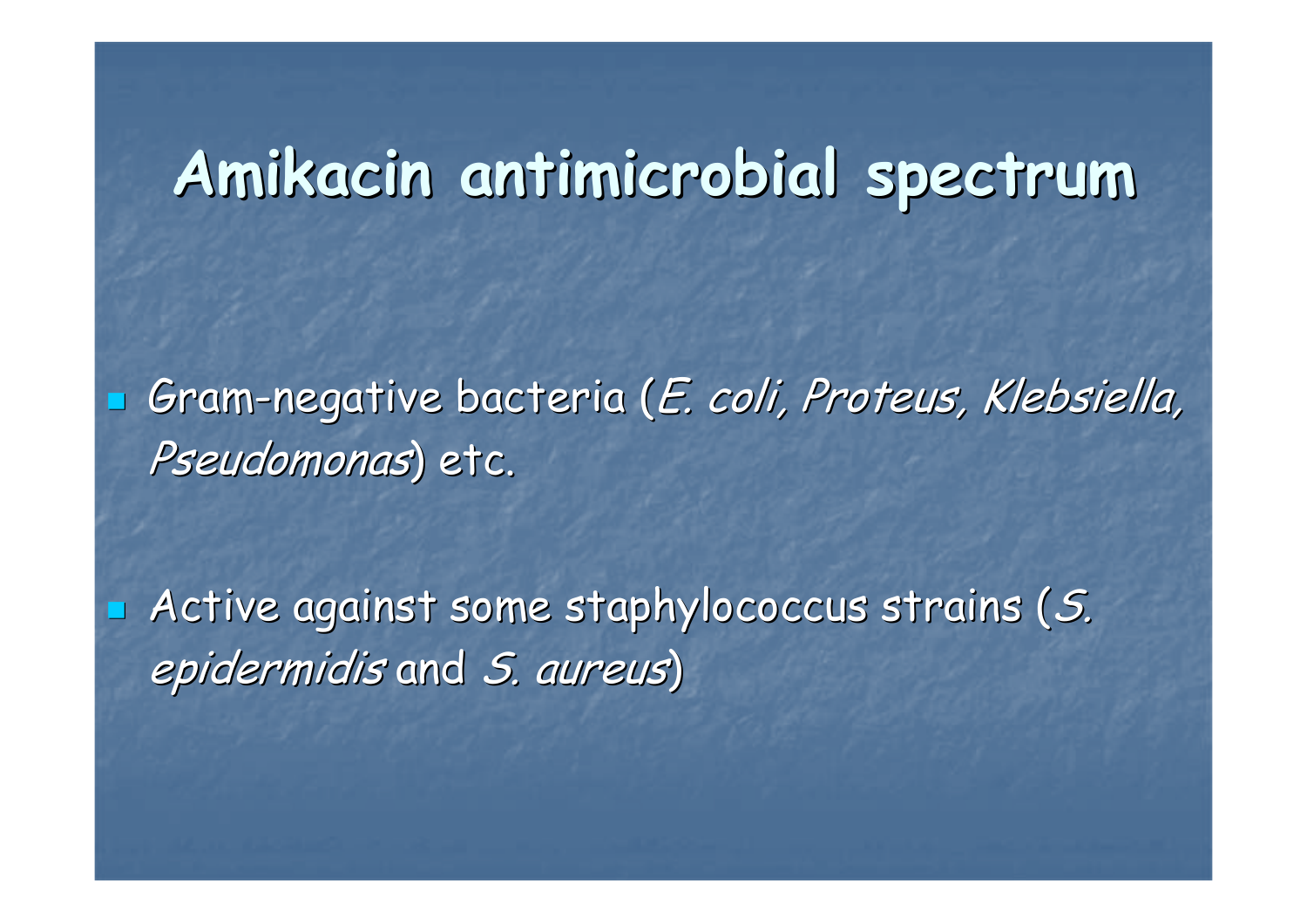## **Levofloxacin antimicrobial spectrum Levofloxacin antimicrobial spectrum**

 $\mathbb{R}^2$ Gram negative organisms, but less active compared to ciprofloxacin against some strains of P. aeruginosa  $\mathbb{R}^2$ H. influenzae and M. catarrhalis, increased potency against S. pneumoniae  $\mathbb{R}^2$ MSSA, usually not MRSA and enterococci  $\mathbb{R}^2$ Legionella pneumophila, Mycoplasma pneumoniae, and Chlamydophila  $\mathbb{R}^2$ Chlamydia trachomatis, Ureaplasma urealyticum, and Mycoplasma hominis  $\mathbb{R}^2$ M. tuberculosis, M. fortuitum, M. kansasii, and some strains of M. chelonae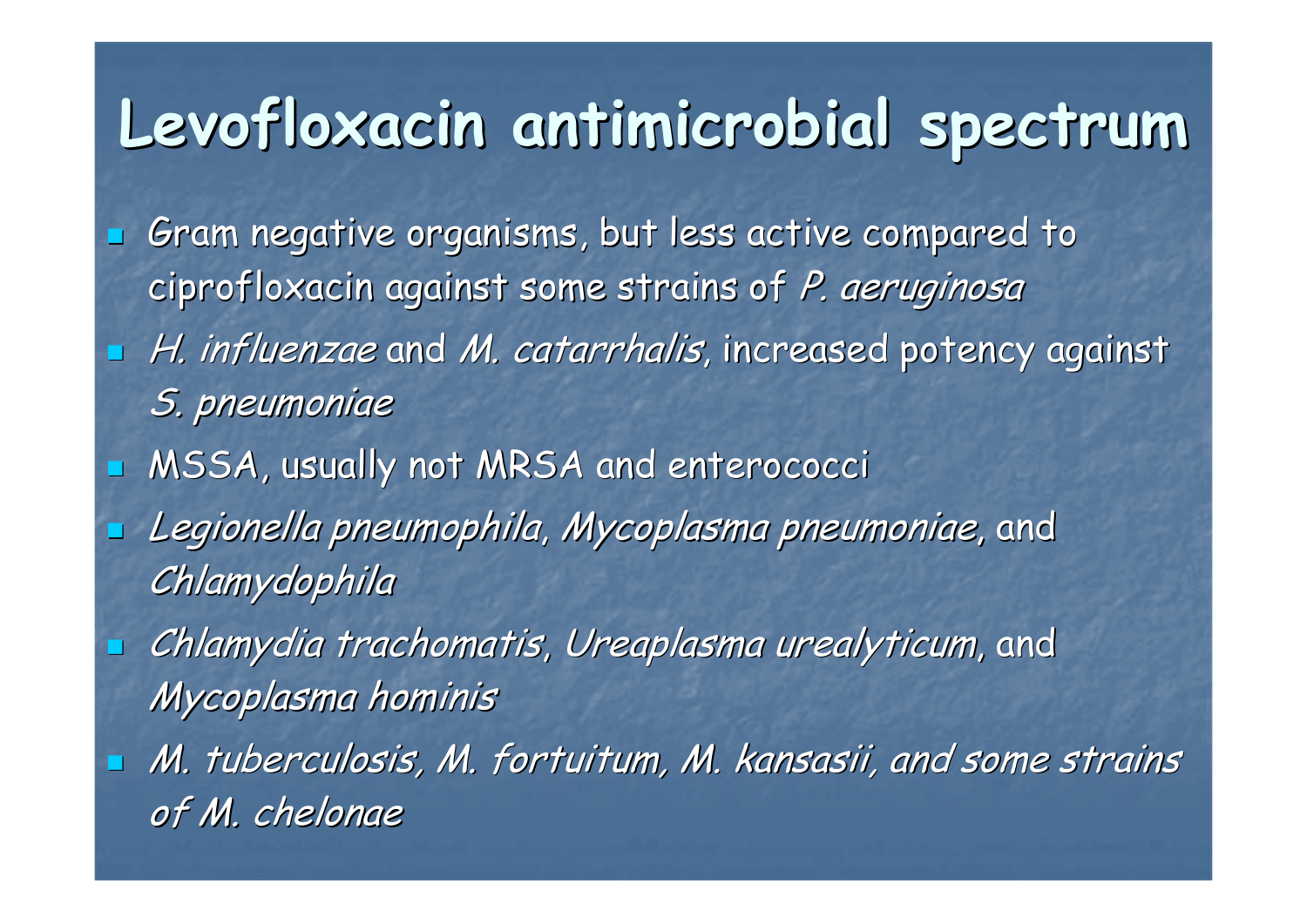## **Study population Study population A matched case control study A matched case control study**

■ Age ≥ 18 years

 $\mathbb{R}^2$ 

 $\mathbb{R}^2$ 

 $\mathbb{R}^2$ Presence of malignant disease and of febrile neutropenia

Exclusion criteria: Known allergy to cephalosporins, aminoglycosides or quinolones, multi-organ failure due to sepsis, CNS infection and prior antibiotic treatment with any of the study drugs within 72 hours preceding the febrile episode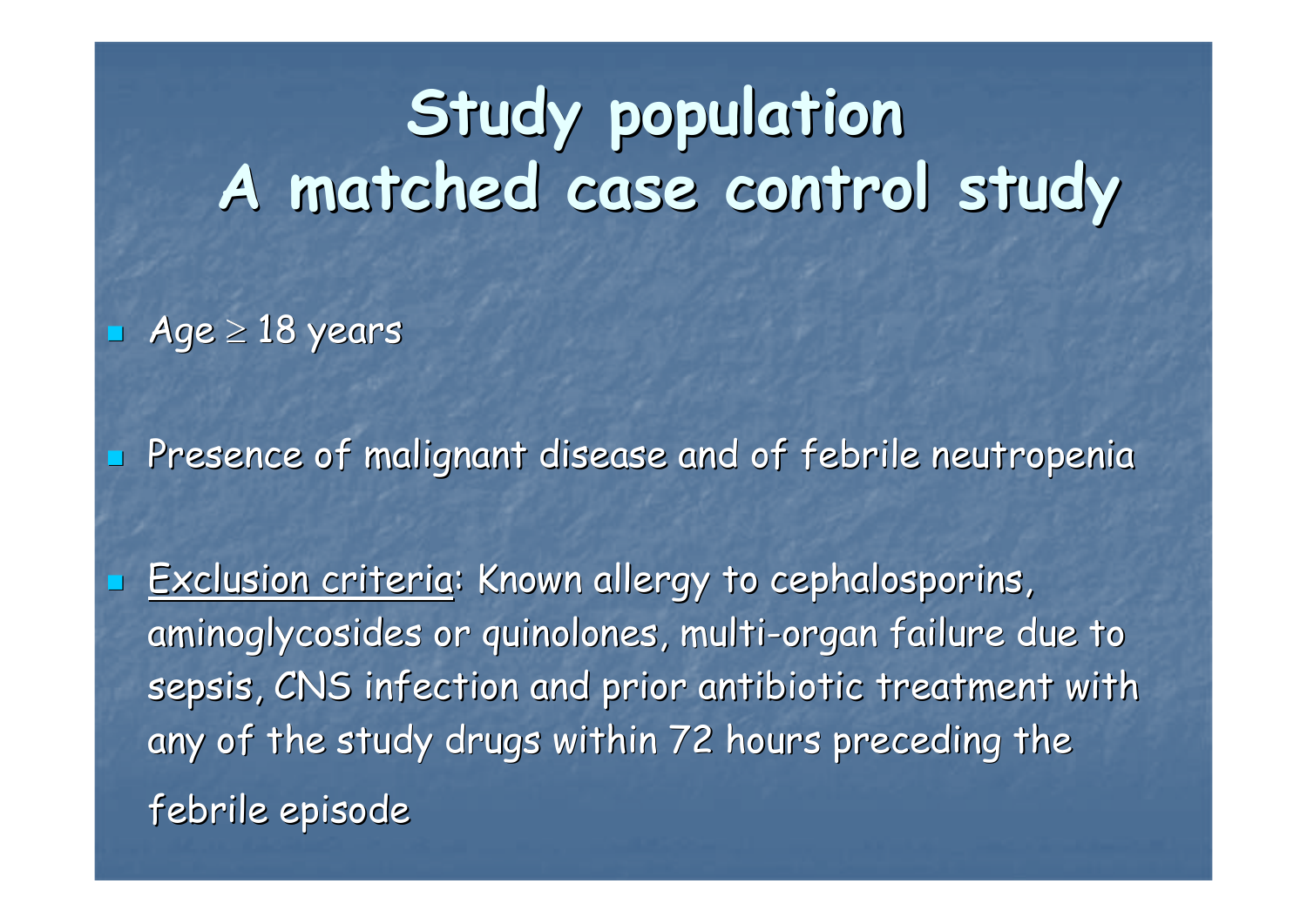# **Study population Study population**

 $\mathbb{R}^2$ 285 patients [168 M (58.9%) and 117 F (41.1%)] 285 patients [168 M (58.9%) and 117 F (41.1%)]

 $\mathbb{R}^2$ 

 $\mathbb{R}^2$ 

- 95% had grade 3 (ANC <1,000/µl) or grade 4 (ANC<500/µl) neutropenia at study entry
- $\textcolor{red}{\blacksquare}$  159 (55.8%) suffered from solid tumors and 126 (44.2%) from hematological malignancies
	- 148 patients enrolled on arm A and 137 on arm B 148 patients enrolled on arm A and 137 on arm B
- n Age: Median 67 years on both arms (range 21-89 and 20-85 years, respectively)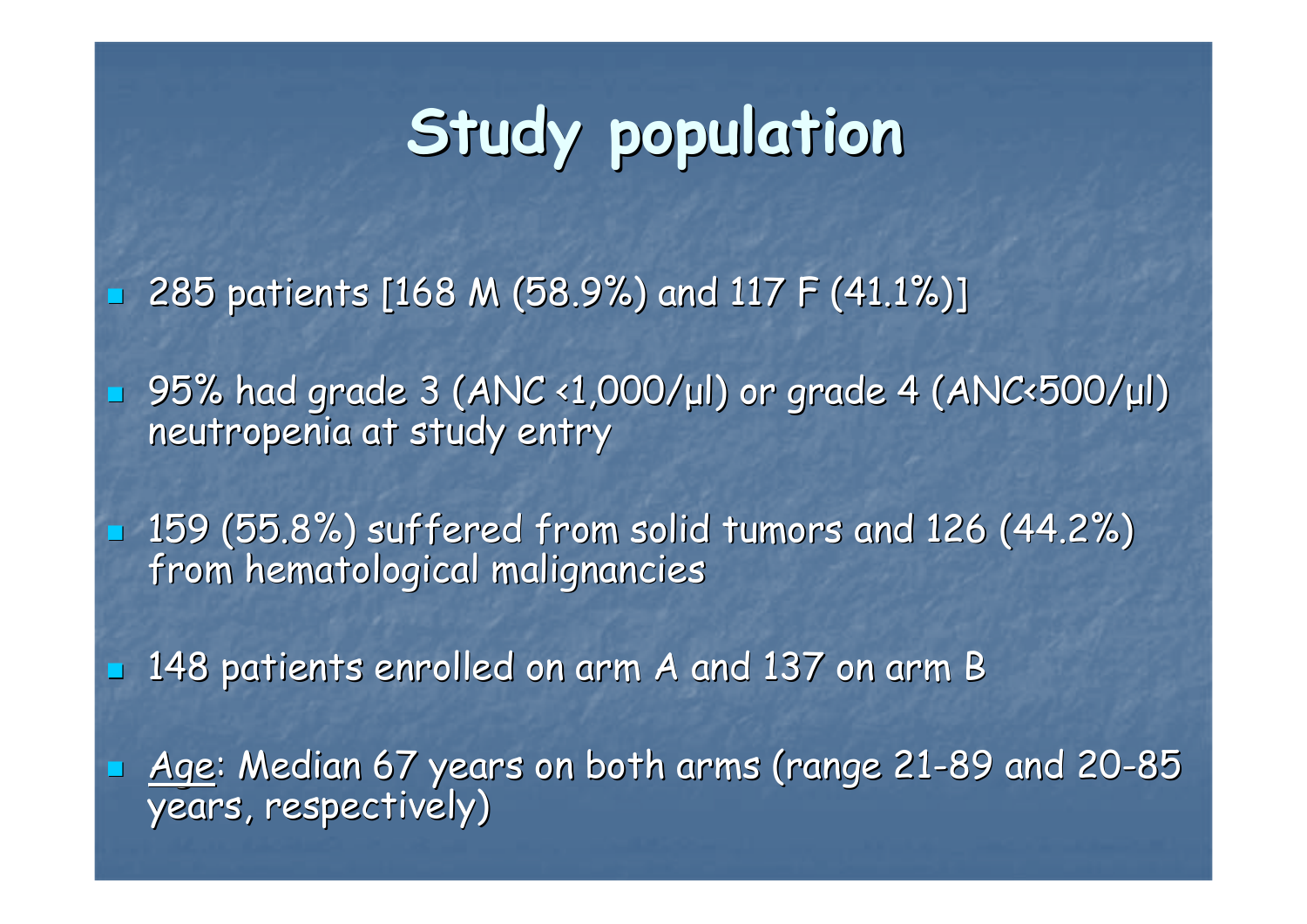#### **Statistics Statistics**

Categorical variables of interest were compared between treatment arms by  $x^2$  or Fisher's exact test, as appropriate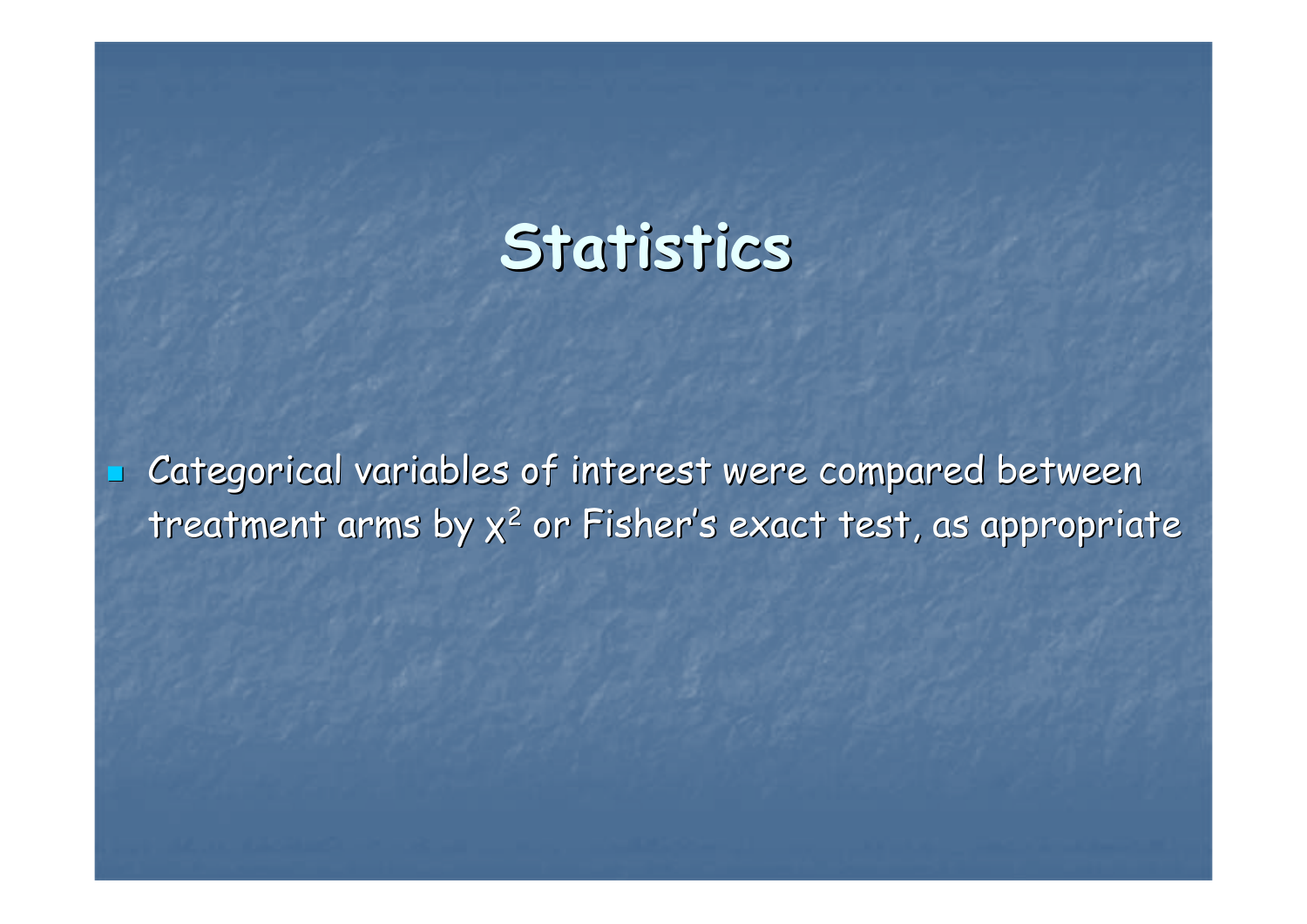## **Underlying cancers of patients Underlying cancers of patients enrolled enrolled**

#### **SOLID TUMORS SOLID TUMORS**

 $\mathbb{R}^2$ 

 $\mathbb{R}^2$ 

Breast cancer 52 (32.7%), lung cancer 49 (30.8%), colon cancer 15 (9.4%), ovarian cancer 9 (5.7%), gastric cancer 6 (3.8%), sarcomas 6 (3.8%), head and neck cancer 4 (2.5%), testicular cancer 3, pancreatic cancer 2 (1.3%), prostate cancer 2 (1.3%), others 8 (5%)

 **HEMATOLOGICAL MALIGNANCIES HEMATOLOGICAL MALIGNANCIES** AML 65 (51.6%), lymphomas 27 (21.4%), MDS 17 (13.5%), ALL 11 (8.7%), CLL 4 (3.2%), MM 1 (0.8%) and WM 1 (0.8%)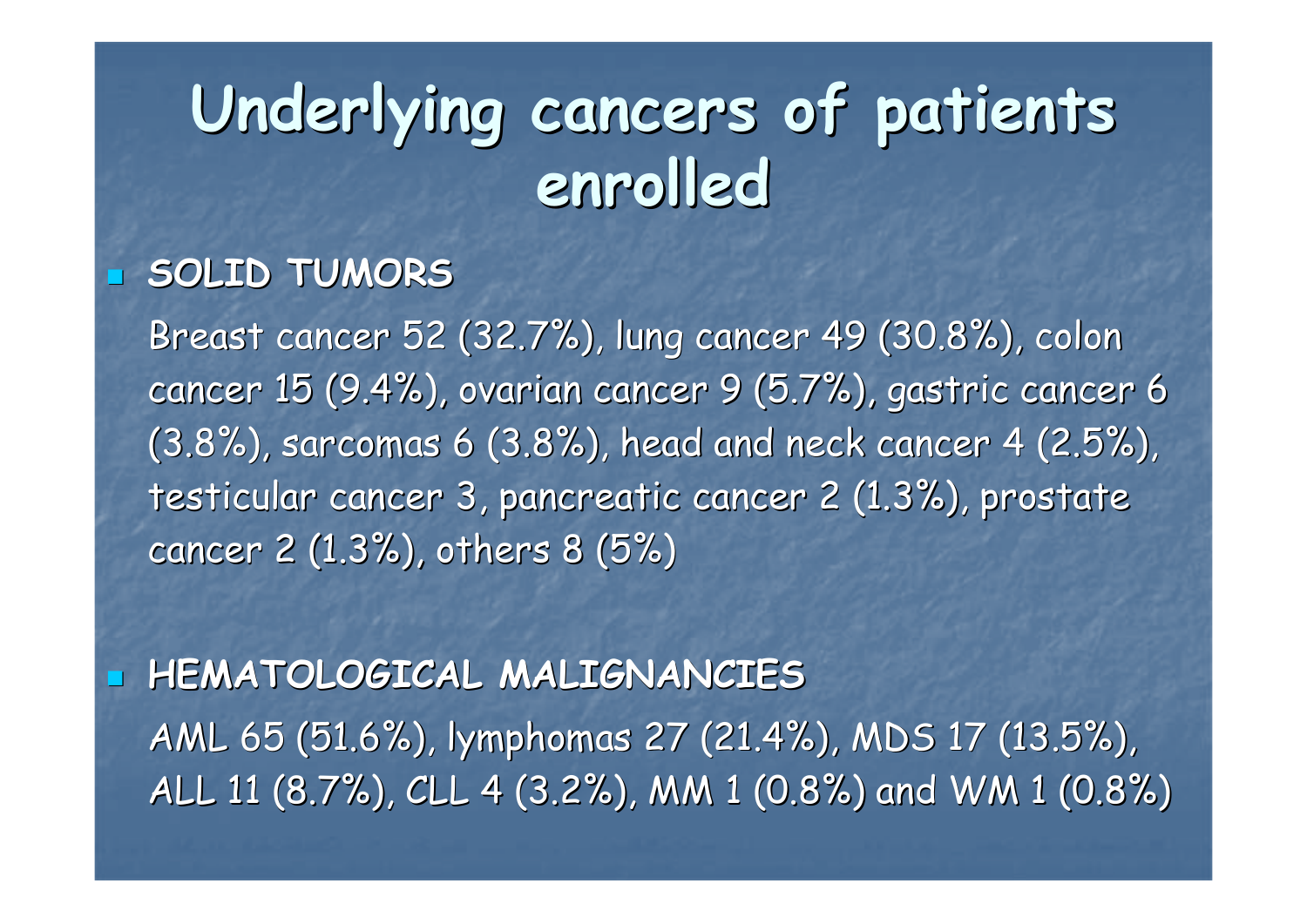| Arm assignment by underlying<br>malignancy |                     |                            | Solid tumors $\mathsf{\Psi}$ | Regimen A<br>$n=69$     | <b>Regimen B</b><br>$n=90$ |
|--------------------------------------------|---------------------|----------------------------|------------------------------|-------------------------|----------------------------|
|                                            |                     |                            | <b>Breast</b><br>$n=52$      | 26                      | 26                         |
| <b>Blood</b><br>cancers<br>⇓               | Regimen A<br>$n=79$ | <b>Regimen B</b><br>$n=47$ | Lung<br>$n=49$               | 26                      | 23                         |
|                                            |                     |                            | Colon<br>$n=15$              | $\mathbf{1}$            | 14                         |
| AML                                        | 46                  | 19                         | Ovaries<br>$n=9$             | $\overline{c}$          | $\overline{7}$             |
| $n=65$                                     |                     |                            | <b>Stomach</b><br>$n=6$      | $\overline{2}$          | $\overline{\mathbf{4}}$    |
| Lymphomas<br>$n=27$                        | 17                  | 10                         | <b>Sarcomas</b><br>$n=6$     | $\overline{\mathbf{4}}$ | $\overline{2}$             |
| <b>MDS</b><br>$n=17$                       | $\overline{7}$      | 10                         | <b>H&amp;N</b><br>$n=4$      | $\overline{2}$          | $\overline{2}$             |
| ALL<br>$n=11$                              | $\overline{7}$      | $\overline{\mathbf{4}}$    | <b>Testicles</b><br>$n=3$    | $\overline{0}$          | $\overline{\mathbf{3}}$    |
|                                            |                     |                            | Bladder, n=3                 | $\overline{\mathbf{3}}$ | $\boldsymbol{0}$           |
| CLL<br>$n=4$                               | $\mathbf{1}$        | $\overline{\mathbf{3}}$    | Prostate, n=2                | $\boldsymbol{0}$        | $\overline{2}$             |
| <b>Others</b><br>$(MW+WM)$<br>$n=2$        | $\mathbf{1}$        | $\mathbf{1}$               | Pancreas, n=2                | $\boldsymbol{0}$        | $\overline{2}$             |
|                                            |                     |                            | Others, n=8                  | $\overline{\mathbf{3}}$ | $5\phantom{1}$             |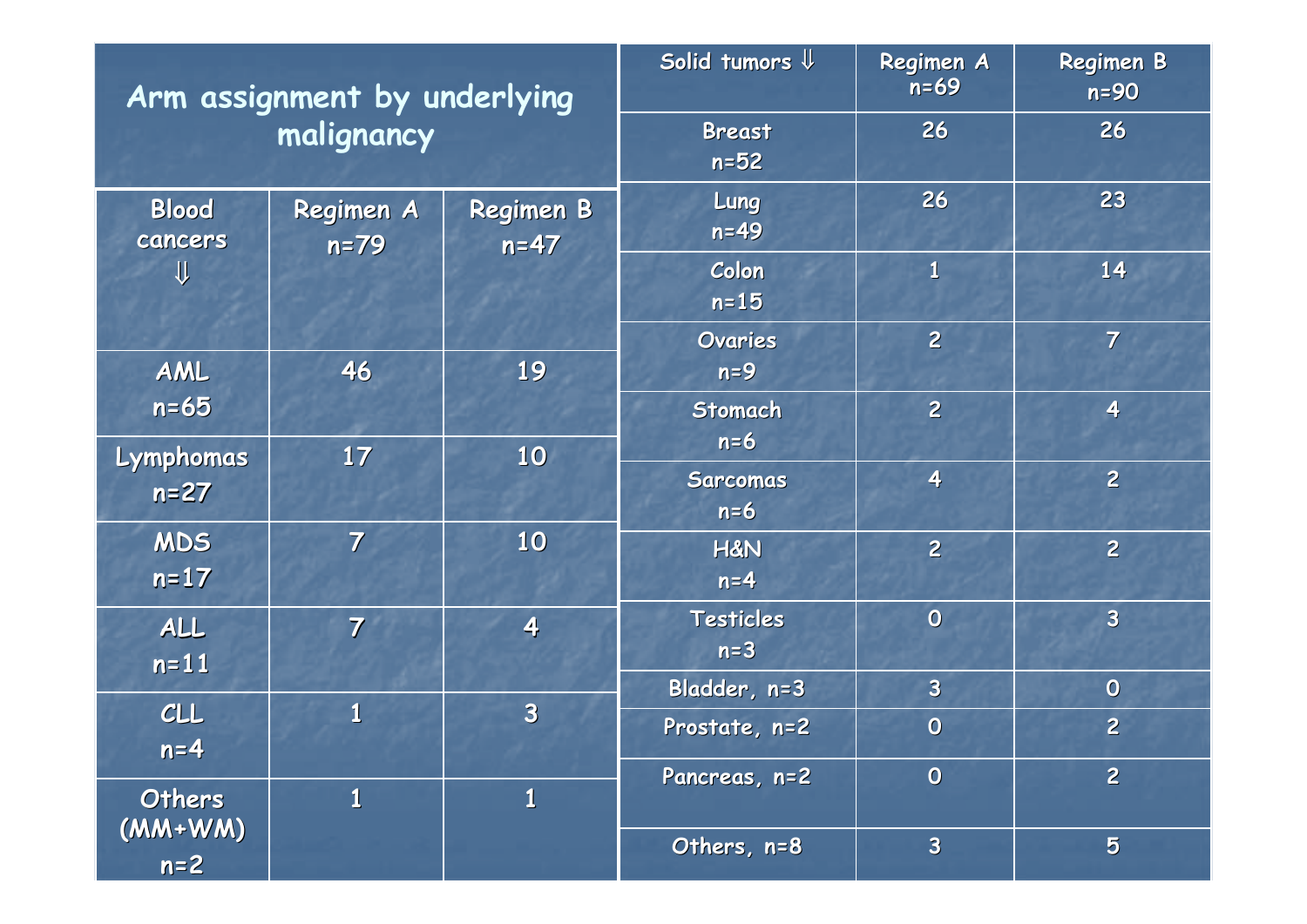### **Patient characteristics Patient characteristics**

 $\mathbb{R}^2$  $\textcolor{red}{\bullet}$  18/285 patients (6.3%) carried a CVC (Arm A-9, Arm B - 9  $\mathbb{R}^2$ Filgrastim administered in 244/285 patients (85.6%) (arm A-126, arm B-118) (p NS)

 $\mathbb{R}^2$ **Duration of filgrastim use: Arm A-median 4 days (range 0 to median 4** 32 days), arm B-median 4 days (range 0-30 days) (*p* NS)

**- Duration of fever: Arm A-median 3 days (range 1-16 days),** arm B-median 3 days (range 1-33 days) (*p* NS)

 $\mathbb{R}^2$ 

 $\mathbb{R}^2$ 

**- <u>Duration of neutropenia</u>: Arm A-median 4 days (range 2-45** days), arm B-median 4 days (range 2-34 days) (*p* NS)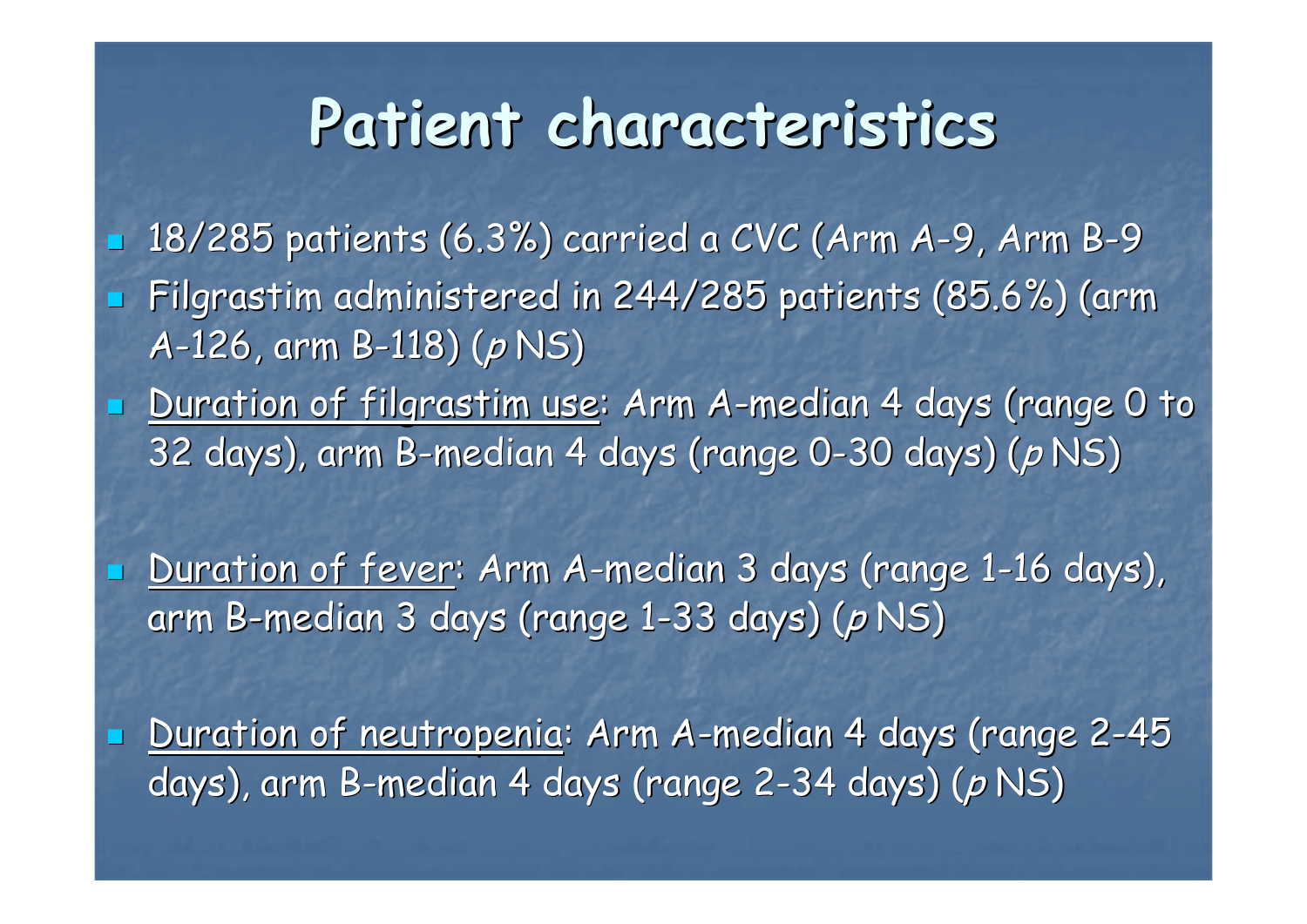# **Microbiology of F+N Microbiology of F+N**

- In 72 patients (25%), the etiology of fever was identified by appropriate microbiological, serological and/or imaging studies
- BSIs (46): Gram negative (21), Gram positive (20), mixed  $(4)$ , fungus  $(1)$
- $\mathbb{R}^2$  $\blacksquare$  UTIs (9): Gram negative (4), Gram positive (3), mixed (1), fungus  $(1)$
- $\mathbb{R}^2$  $\Box$  Pneumocystis jirovecii pneumonia (4)
- $\mathbb{R}^2$  $C.$  difficile colitis  $(4)$
- $\mathbb{R}^2$ Rickettsia spp. (2)
- $\mathbb{R}^2$ Others (7)

 $\mathbb{R}^2$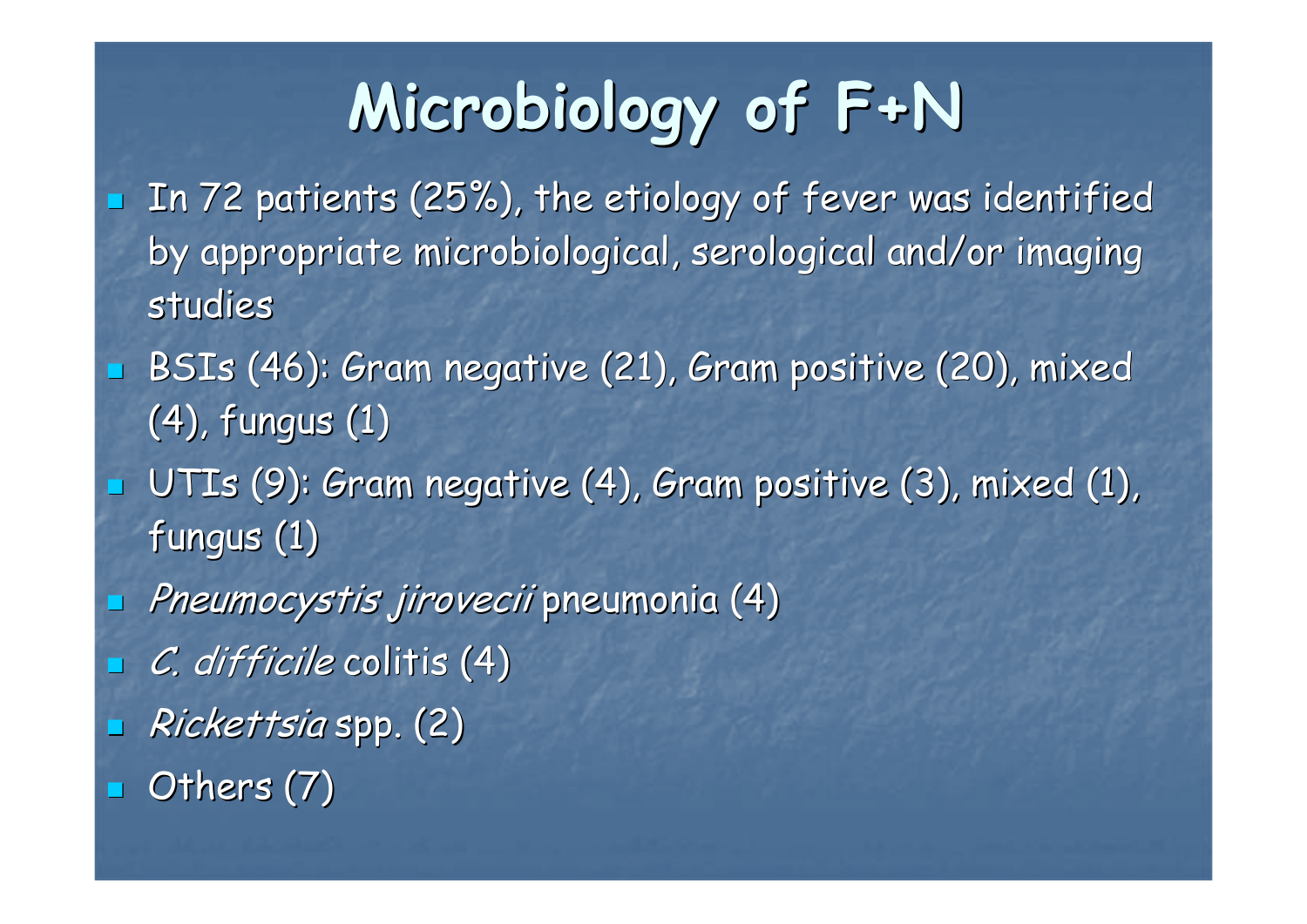| Infection $\Downarrow$    | Regimen A<br>$n=40$     | <b>Regimen B</b><br>$n = 32$ |  |
|---------------------------|-------------------------|------------------------------|--|
| <b>BSIS</b>               | 26                      | 20                           |  |
| UTIS                      | 5                       | 4                            |  |
| Pneumocystis<br>jirovecii | $\overline{2}$          | $\overline{2}$               |  |
| C. difficile              | $\overline{\mathbf{3}}$ | 1                            |  |
| Rickettsia spp.           | $\mathbf{O}$            | $\overline{2}$               |  |
| Others                    | 4                       | $\bf{3}$                     |  |
|                           |                         | $p=0.67$                     |  |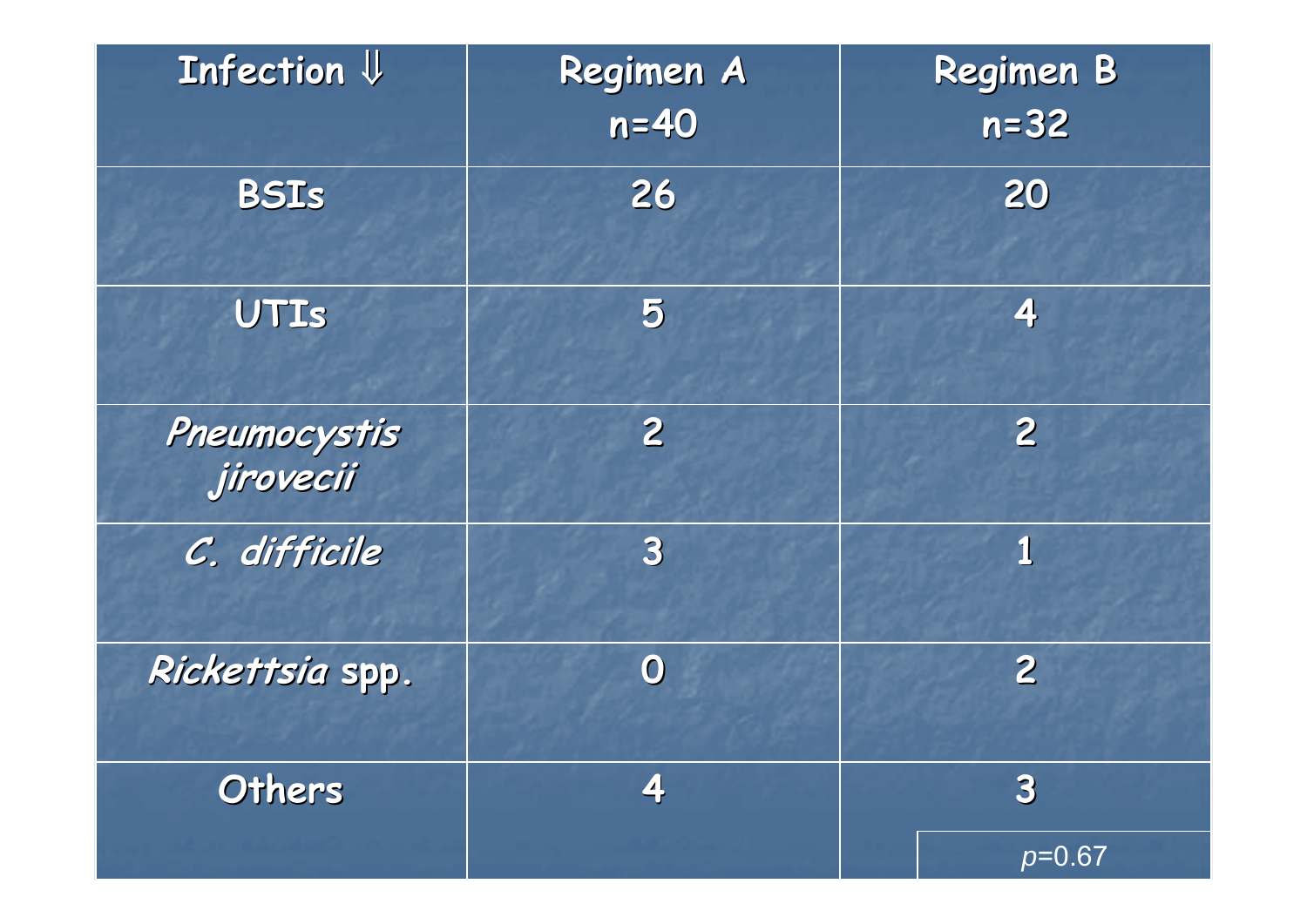### **Results Results-I**

In 79 patients (27.7%) [Arm A-45, arm B-34,  $p=0.35$  by Fisher's exact test] no change of the initial antibiotic regimen was required because the patients defervesced quickly

 $\mathbb{R}^2$ 

In 48 patients (16.8%) [Arm A-27, arm B-21,  $p=0.53$ ], a change of the initial antibiotic regimen, i.e., discontinuation of one or both drugs of that arm and substitution with other antibiotics was necessary based on poor clinical and/or microbiological response

In 158 patients (55.5%) [Arm A-76, arm B-82,  $p=0.15$ ] some antibiotic addition, usually for additional Gram positive antibacterial coverage was required, but without stopping the study drugs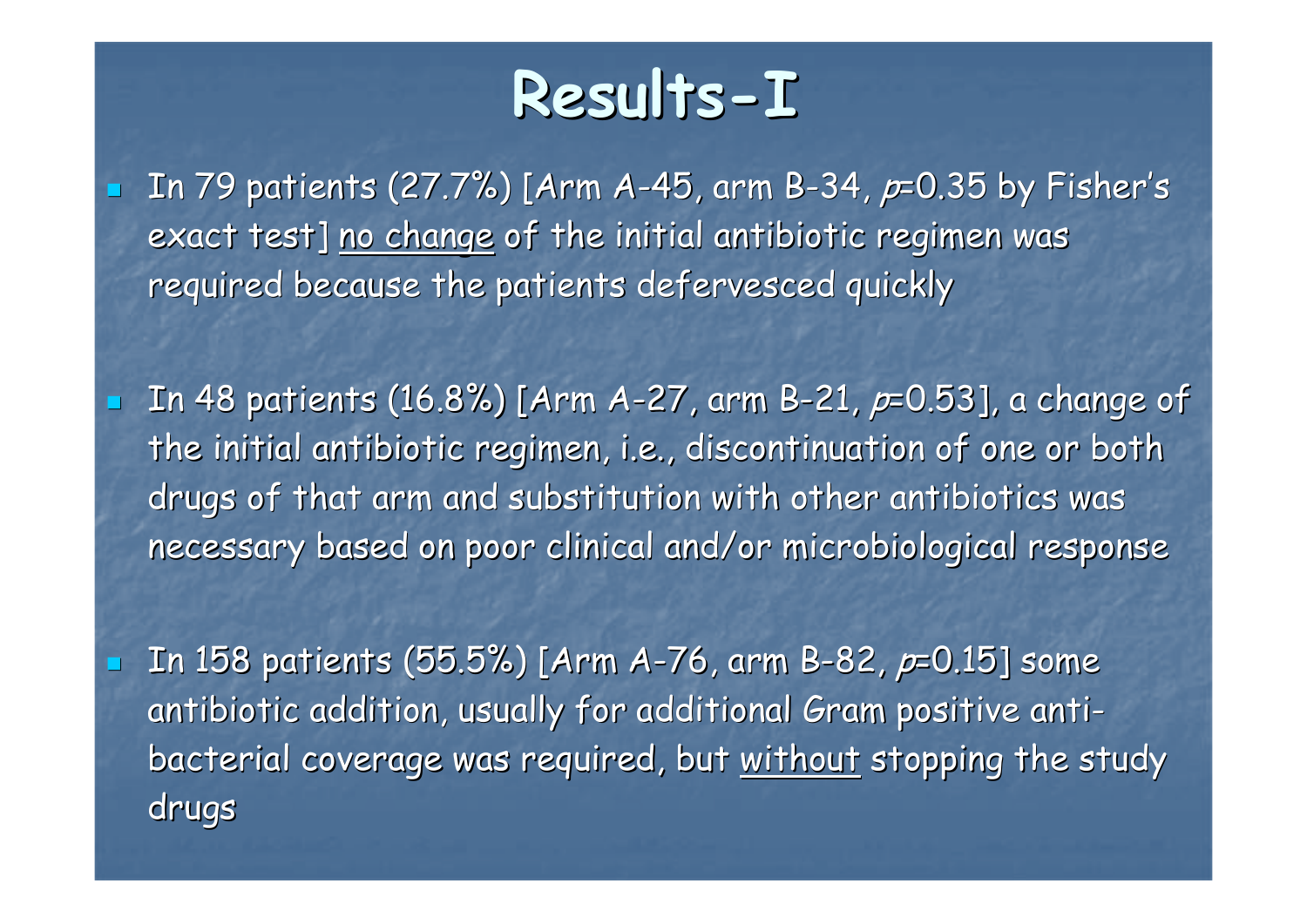#### **Results Results-II**

 $\mathbb{R}^2$ Among the 126 patient-episodes of  $F+N$  in those with hematological malignancies, the cause of fever was identified in  $46$  (36.5%)

Among the 159 patient-episodes of F+N in those with solid tumors, the cause of fever was identified in 26 (16.4%)

 $\mathbb{R}^2$ The difference was highly significant ( $p=0.0001$ )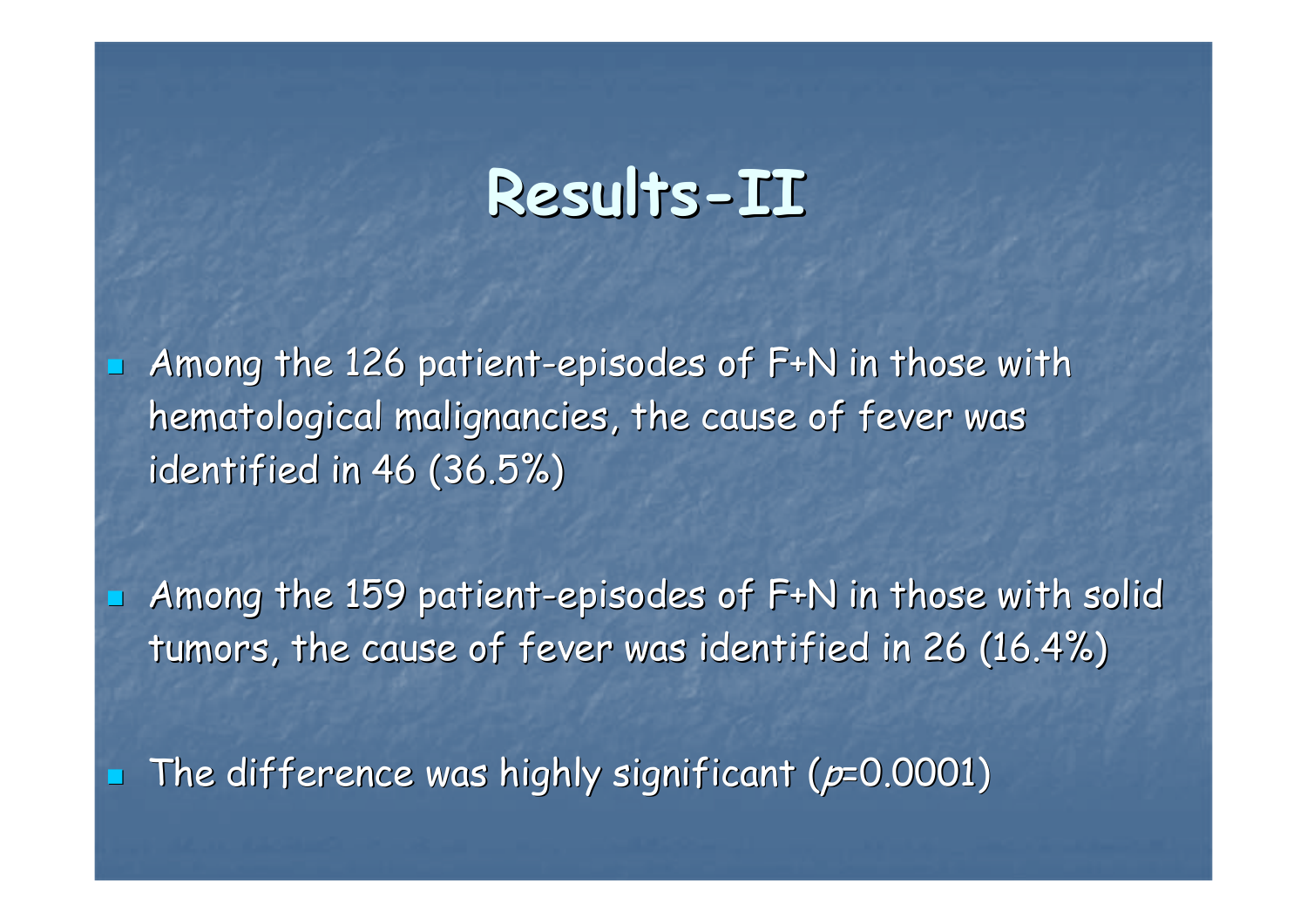#### **Results Results-III**

Most common Gram negatives isolated from blood in patients with BSIs: K. pneumoniae  $(9)$ , E. coli  $(5)$ , Ps. aeruginosa (4)

Most common Gram positives isolated from blood in patients with BSIs: S. epidermidis (8), E. faecium (4), S. mitis (2), Corynobacterium spp. (2)

13/148 (8.8%) patients in Arm A versus 9/137 (6.6%) in Arm B died of complications related to the infectious episode  $(p=0.51)$ 

Treatment was well-tolerated on both arms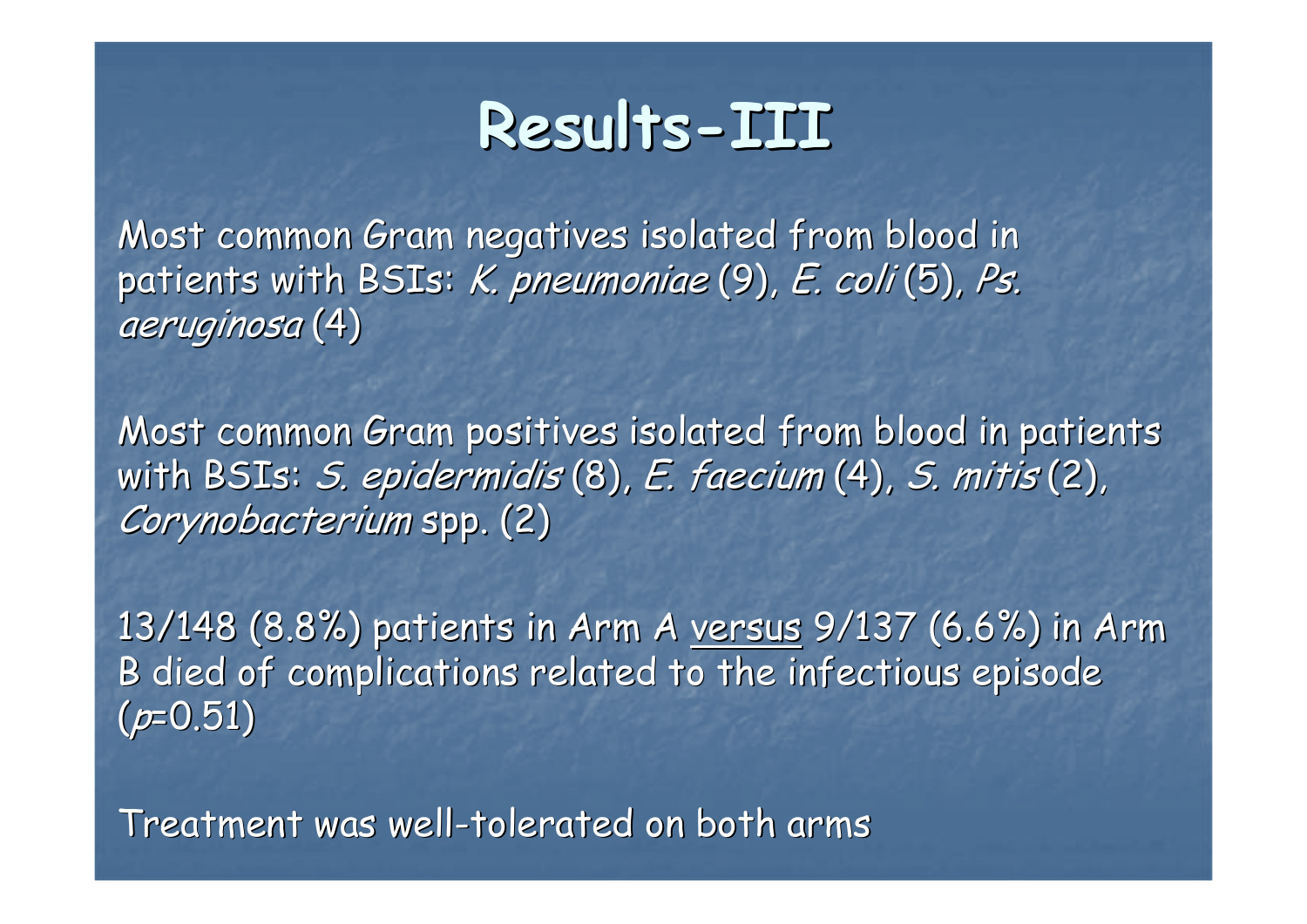#### **Conclusions Conclusions**

 Empirical treatment of febrile neutropenic episodes in Empirical treatment of febrile neutropenic episodes in cancer patients with ceftazidime plus levofloxacin appears to be at least as effective as the "gold standard" ceftazidime/ amikacin combination